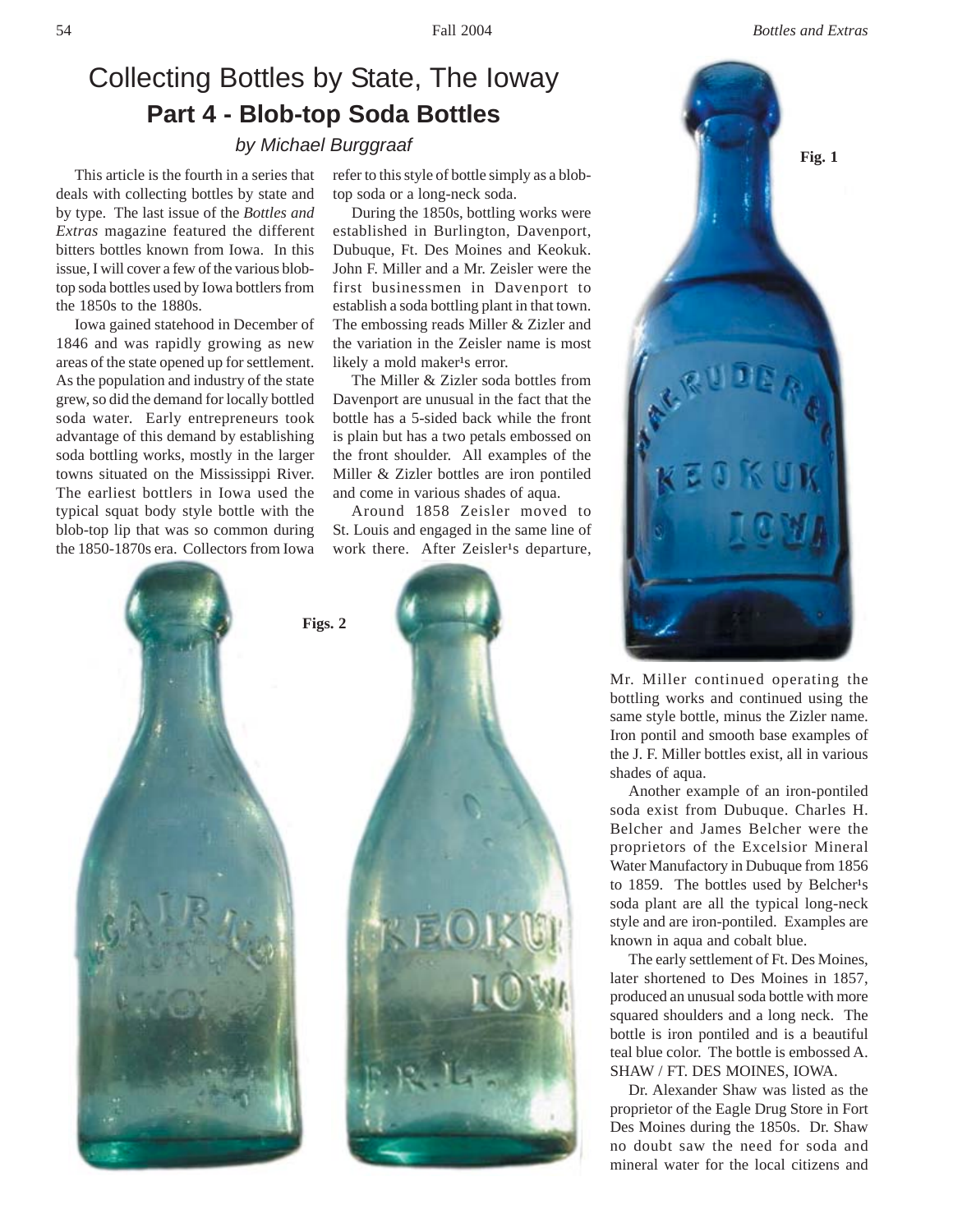

began marketing his own mineral water in conjunction with the drug store business.

The town of Keokuk perhaps prospered as quickly as any Iowa town during the 1850s, resulting in several iron-pontiled soda bottles from that city. Embossed iron pontil soda bottles exist from the firms of HENSHAW & VAN HAREN; MAGRUDER & CO. **[Figure 1]**; and J. CAIRNS **[Figures 2]**.

Fred Henshaw and C. VanHaren established a mineral water factory in Keokuk in 1856 and continued business through 1857. Their iron-pontiled bottles are the typical long neck style in aqua glass.

The bottles used by the bottling firm of McGruder & Company are unusual by the fact that the embossing is placed inside a fancy sunken panel on the front of the bottle. While this feature was commonplace on patent medicine bottles, it is a feature seldom seen on soda bottles. The McGruder bottles are known in aqua and various shades of cobalt blue.

The Cairns bottles have a unusual history as John Cairns never actually resided in Keokuk. His main bottling concern was located in St. Louis as there are a number of different Cairns bottles from that city. It is theorized that Cairns established a branch depot in Keokuk as the steamboat trade between the two towns was well established. The Cairns bottles marked Keokuk, Iowa were perhaps made

to be sold exclusively in the Keokuk area.

The river town of Burlington, Iowa has the largest number of blob-top sodas known. The earliest examples are the long-neck bottles used by N. E. Coburn, which have been found with iron-pontiled bases and also with smooth bases. His bottles are embossed N. E. COBURN on one side and BURLINGTON / IA on the reverse side and come in a wide range of aqua colorations.

This company was in business as early as 1860 and the last year of production was in 1865. For reasons unknown, during the late 1860s, the Burlington bottlers began the practice of using large capital initials embossed on their bottles. The first example in the photo shows a deep aqua, blob-top soda bottle embossed O & G/ BURLINGTON / IOWA. No information has been found yet to identify this partnership.

The "O" initial may represent Chris Osterberg, an off-and-on soda bottler in Burlington, as well as being a proprietor a copper works. The crudeness and style of the bottle should likely date it from the late 1860s to the mid 1870s.

The second Burlington bottle is embossed W & Co. / BURLINGTON / IOWA and was most likely used by the bottling works owned by C. G. Warth, who established his soda company in 1870. During 1875 and 1876, Mr. Warth began a partnership with C. Walther. It is highly probable that these two men used the third

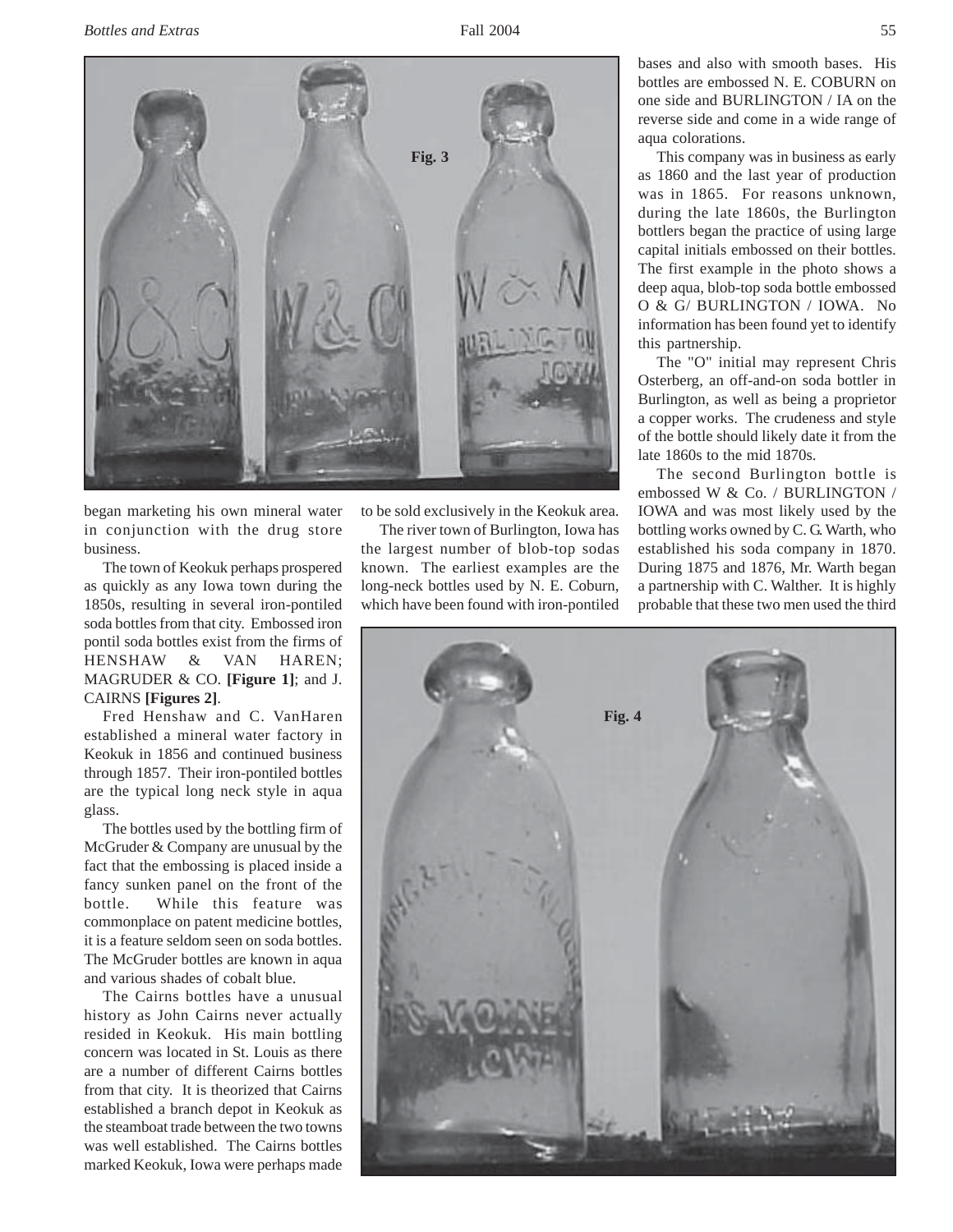56 Fall 2004 *Bottles and Extras*



bottle shown in the photo which is embossed W & W / BURLINGTON / IOWA. The brief time of their partnership explains the difficulty in obtaining this particular bottle. **[Figure 3]**

As Iowa<sup>1</sup>s population improved, so did methods of bottle manufacture and methods of sealing soda bottles. By the  $1860<sup>1</sup>s$ , the use of the iron pontil rod was all but eliminated in the manufacture of soda bottles. Most, if not all, examples from this time frame forward are smooth base bottles. However, the method of preserving the soda water within the bottle had become more complex as numerous closures and devices were being invented during this time and the next few decades to follow. Iowa proved to be no exception to these bottle contraptions as the next few examples will show.

Two unusual sodas from Des Moines feature uncommon lip styles for soda bottles. One example shown is the slope shouldered bottle with the mushroom style blob lip which is embossed GEHRING & HUTTENLOCHER / DES MOINES / IOWA. The bottle dates from the late 1860s and employed the use of an unusual lip and an unknown closure. The other odd soda from Des Moines is the example embossed along the base STEHM & RICHTER. This bottle has an unusual square lip with a closure system that is also unknown. A few examples of this bottle were unearthed at the old Fred Stehm Bottling Works site in Des Moines. Examples that were found were aqua and a deep apple green. **[Figure 4]**

Sioux City boasts the only known soda bottle from Iowa to employ the use of the gravitating glass stopper. This closure was patented in 1864 by John Matthews. The bottle is embossed A. JACKSON / SIOUX CITY / IOWA **[Figure 5]**. While some of the gravitating stoppered bottles have the

Matthews patent dates embossed on the bottom of the bottle, the Jackson bottle has no base embossing of any kind. Anthony Jackson was in the soda water business in Sioux City from 1870 to 1877.

Marble stoppered bottles from the United States are rare as few bottlers could afford the more expensive equipment needed to fill the Codd style bottles. However, two of the larger bottling firms in Davenport, Iowa employed the use of Hiram Codd's marble stoppered bottles.





The Hill & Witt bottling works used a variety of blob-top bottles, but also used the Codd style bottle for a short time. John Hill and Henning J. Witt were in business together from 1874 to 1879 and the Codd bottles appear to have been used near the end of the partnership. Their bottles are embossed HILL & WITT / DAVENPORT / IOWA with the H. CODD PAT./ JULY 23 & APRIL 29 / 1872 & 1873 embossing along the base.

During 1879, Mr. Hill sold out his share in the business and H. J. Witt became the sole proprietor of the soda works. Mr. Witt evidently liked using the Codd bottles as he continued using this style bottle for a short period of time. His bottles are embossed H. J. WITT / DAVENPORT / IOWA with the same patent embossing along the base. If you compare the two firms bottles you can tell that they are nearly identical and were actually manufactured from the same bottle mold. Close examination of the front embossing area shows that strategic filling of the "ILL" in HILL and the "&", as well as cutting in the "J", created the new embossing of H. J. WITT.

Iowa's only round bottom soda was used by the firm of Chesterman & Barrow of LeMars. The bottle is rather plain with the only embossing on the round end of the bottle which reads: C. & B. / LE MARS / IA **[Figures 6 and 7]**. The bottling works run by Chesterman & Barrow was in LeMars from 1883 to 1886 before moving to Sioux City.

The blob-top bottles used by the Fairfield bottlers liked the style of the tenpin soda bottle. Harris E. Kinsloe was the first bottler in Fairfield. He established his bottling works in 1877 after moving from Pennsylvania. His first bottles were the typical long-neck style but he quickly switched to the tenpin style in the late